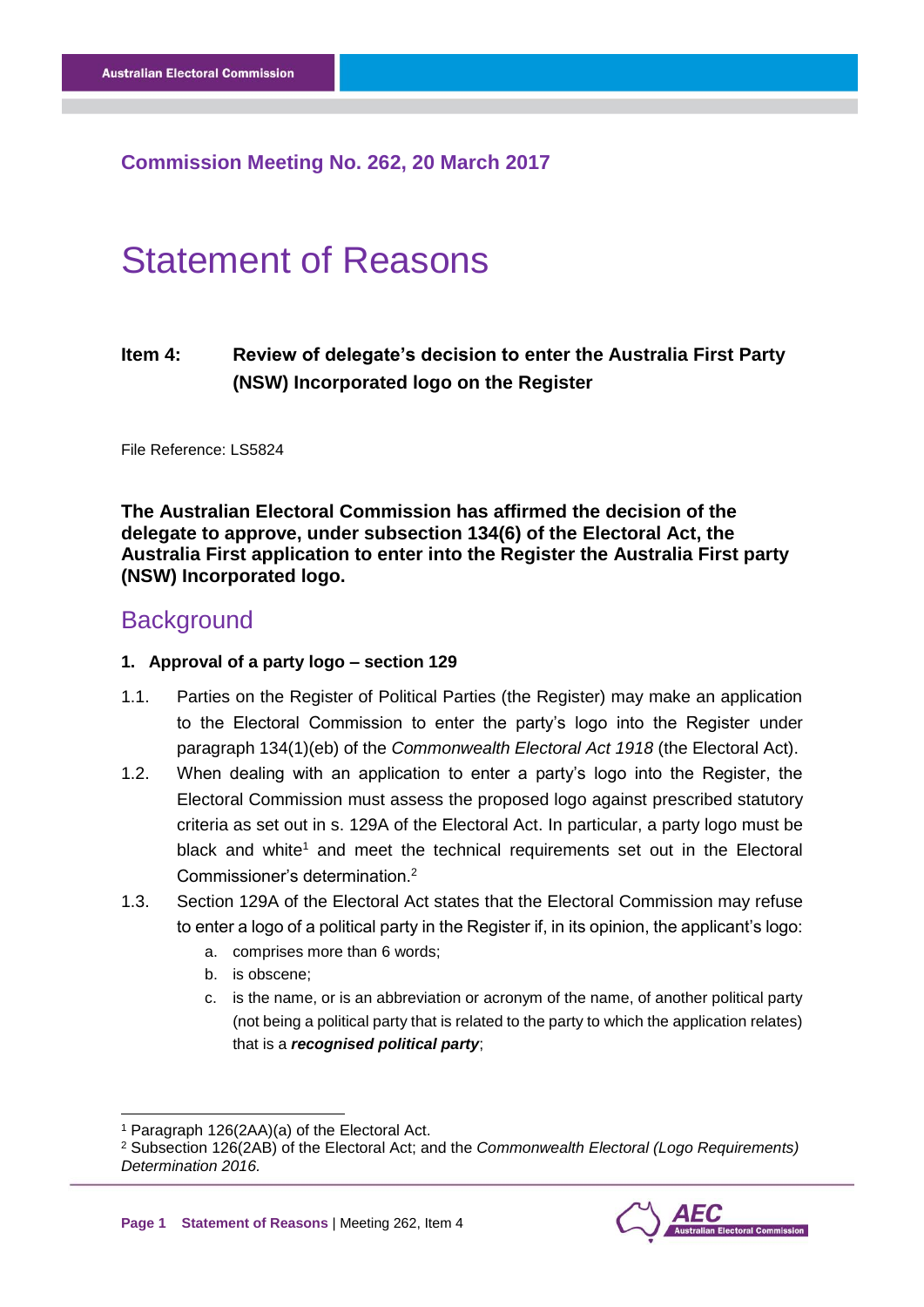- d. so nearly resembles the name, or an abbreviation or acronym of the name, of another political party (not being a political party that is related to the party to which the application relates) that is a *recognised political party* that it is likely to be confused with or mistaken for that name or that abbreviation or acronym, as the case may be;
- da. is one that a reasonable person would think suggests that a connection or relationship exists between the party and a registered party if that connection or relationship does not in fact exist; or
- e. comprises the words 'Independent Party' or contains the word 'Independent' and:
- i. the name, or an abbreviation or acronym of the name, of a *recognised political party*<sup>3</sup> ; or
- ii. matter that so nearly resembles the name, or an abbreviation or acronym of the name, of a *recognised political party* that the matter is likely to be confused with or mistaken for that name or that abbreviation or acronym, as the case may be.

#### **2. Australia First Party (NSW) Incorporated Application to register logo**

- 2.1. On 14 April 2016, Australia First submitted a complete application to the Electoral Commission, in accordance with paragraph 134(1)(eb) of the Electoral Act.
- 2.2. On 15 April 2016 the delegate of the Electoral Commission made an initial assessment that the proposed logo should not be refused under the Electoral Act, and approved the publication of a notice of on the Australian Electoral Commission's website and in 10 newspapers. 4 The notice was published on 20 April 2016 and invited any persons who objected to the Australia First logo application to make submissions to the AEC by 20 May 2016.
- 2.3. The AEC received 11 objections in response to the Australia First logo application which were considered by the delegate of the Electoral Commission.
- 2.4. The objections for determination of the issue of whether the Australia First logo is the logo of any other person, or so nearly resembles the logo of any other person that it is likely to be confused with or mistaken for that logo, and whether the Australia First logo may suggest that a connection or relationship exists between the Australia logo and other organisations that incorporate a stylised version of the Eureka flag in their imagery.

<sup>3</sup> **Recognised political party** is defined in subsection 129(2) of the Act as a political party that is: (a) A Parliamentary party; or

-



<sup>(</sup>b) A registered party; or

<sup>(</sup>c) Registered or recognised for the purposes of the law of a State or Territory relating to elections and that has endorsed a candidate, under the party's current name, in an election for the Parliament of the State or Assembly of the Territory in the previous 5 years.

<sup>4</sup> In accordance with subsection 132(1) of the Electoral Act.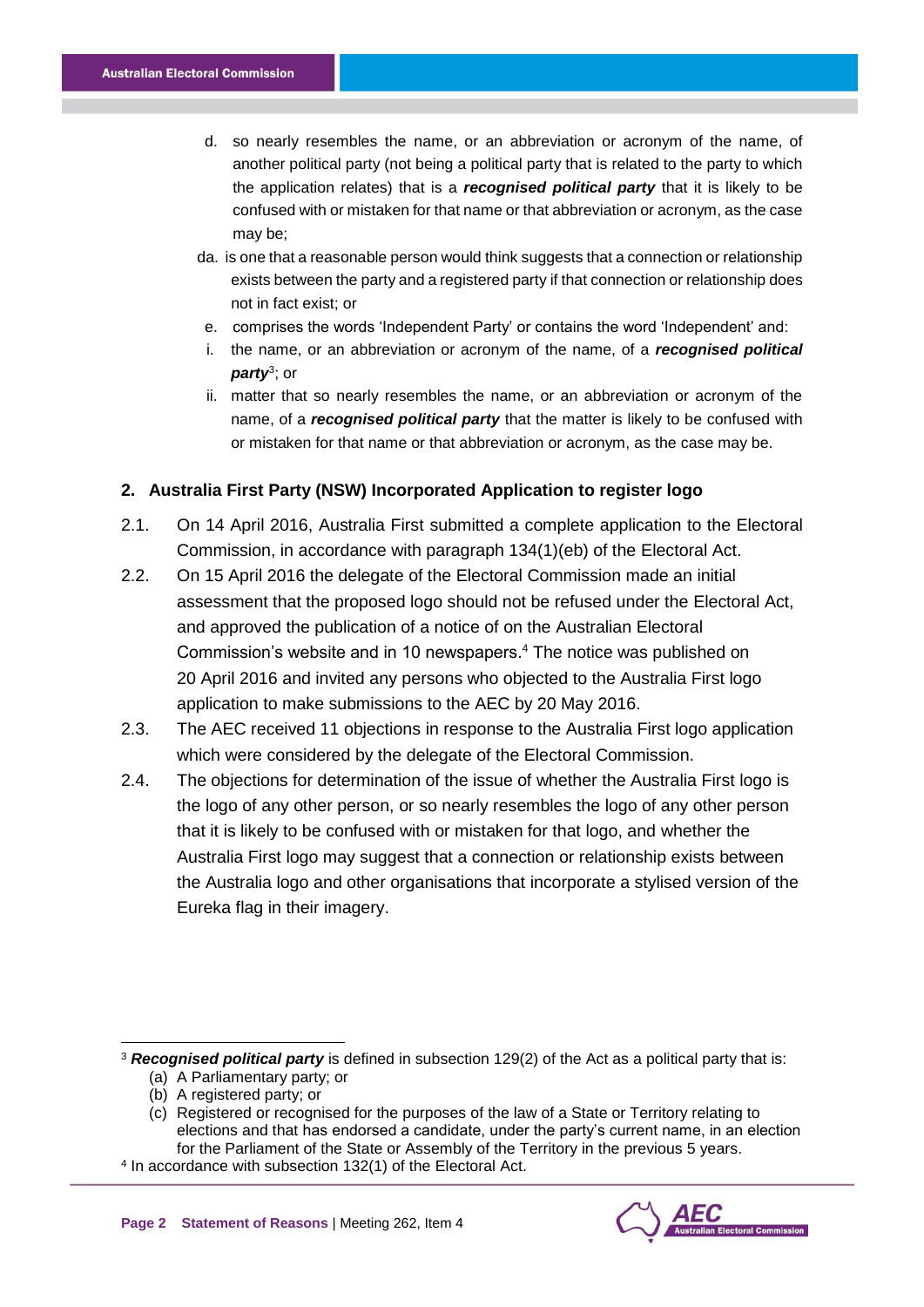## **3. Registration of the logo —section 129A**

- 3.1. On 13 October 2016, the Electoral Commission's delegate approved the application to enter the Australia First logo into the Register.<sup>5</sup> In considering the objections to the logo, the delegate concluded:
	- a) the proposed logo should not be refused under paragraph 129A(b) of the Electoral Act as:
		- i. the evidence provided by the objectors is not sufficient to conclude that the Australia First logo should be refused.
		- ii. the image of the Eureka flag is not exclusively owned by any one individual or group. The image has widespread use, evidenced by the many cultural, historical, civic and commercial organisations which incorporate an image of the Eureka flag as an element of their official logos, branding, products and registered trademark.
	- b) the proposed logo should not be refused under paragraph 129A(c) of the Electoral Act as:
		- i. the evidence provided by the objectors was insufficient to conclude that the Australia First logo should be refused;
		- ii. the logos provided as evidence of potential confusion are visually different in style, colour and shape and include different text in the design;
		- iii. the logo proposed by Australia First occupies a square space, includes a white on black representation of the Eureka Flag with the party name 'AUSTRALIA FIRST' in large black font.
	- c) the proposed logo should not be refused under paragraph 129A(d) of the Electoral Act as:
		- i. the evidence provided by the objectors was insufficient to conclude that the Australia First logo should be refused;
		- ii. the Liberal Democrat Party has historically incorporated a stylised image of the Eureka flag on its former web page, letterhead and newsletters;
		- iii. however, the current registered logo of the Liberal Democratic Party does not include the Eureka flag and the image of the Eureka flag does not feature on its current webpage, or in any documents accessible from their website.
- 3.2. On 13 October 2016, the delegate signed letters to the officeholders of Australia First advising the party of the decision, $6$  approved the publication of a notice of the decision on the Electoral Commission's website,<sup>7</sup> and signed letters to the individuals who objected to the logo, providing them with a statement of reasons for the decision and a notice of their review rights. $8$

-

<sup>5</sup> This approval was made in accordance with subsection 134(6) of the Electoral Act.

<sup>6</sup> As required under paragraph 134(6)(b) of the Electoral Act.

<sup>7</sup> As required under paragraph 134(6A)(a) of the Electoral Act.

<sup>&</sup>lt;sup>8</sup> As required under paragraph 134(6)(c) and subsection 141(8) of the Electoral Act.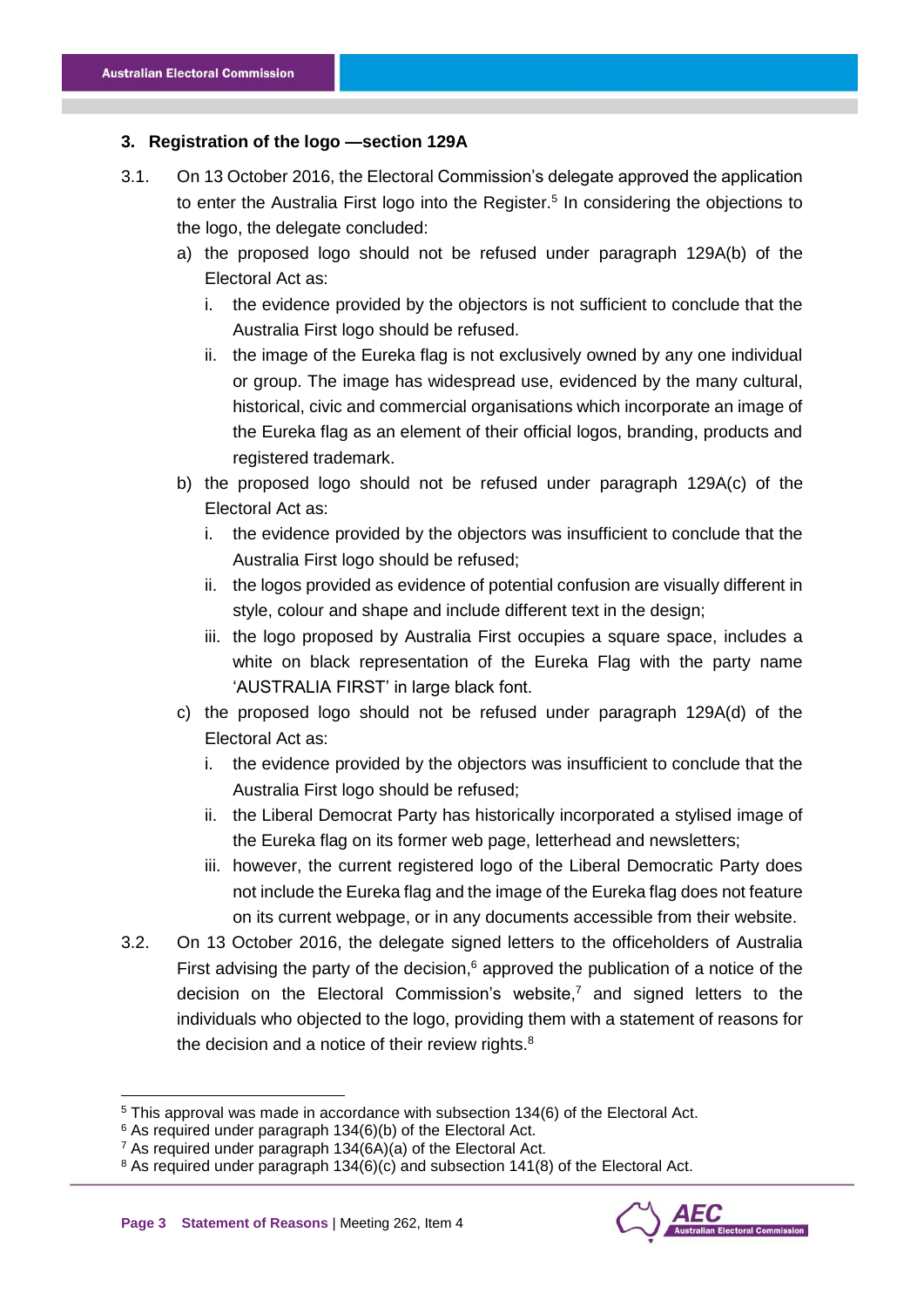# The application for review

- **4.** On 10 November 2016, the Electoral Commissioner received a letter from Mr Eric Howard, President of the Eureka's Children requesting a review of the delegate's decision to enter the Australia First logo into the Register, on the basis that:
	- a) the delegate's decision did not consider the existing use of the Eureka flag as a logo by the Eureka's Children;
	- b) the delegate did not provide sufficient reasons to support the decision that the logo would is not likely to be confused with or mistaken for the logo of the Eureka's Children; and
	- c) the delegate's decision did not consider the appropriateness of any linkage between Eureka flag and a political party.

# Response to issues raised in the review applications

## **5. The logo is the logo of the Eureka's Children: paragraph 129A(b)**

- 5.1. Mr Howard claimed that the image of the Eureka flag is the logo of the Eureka's Children, evidenced by its use by the Eureka's Children in its materials, such as its newsletter.
- 5.2. The Electoral Commission considered that this argument should be rejected, as the image of the Eureka Flag is a generic image, and there are distinct differences in the design of each logo.

## *Flag is a generic image*

- 5.3. Searches conducted by Cre8tive on behalf of the AEC found that the Eureka flag of itself, is not the subject of a registered trademark.
- 5.4. The searches concluded that the Eureka flag is used by a variety of organisations as a component of their logos and/or registered trademarks. Each of these logos feature a different stylistic interpretation of the Eureka flag, employing different colour, shapes and descriptor words.
- 5.5. The use of the Eureka flag spans the breadth of the social and political spectrum. The image of the Eureka flag is not a distinctive shape, having featured in the Australian public domain and culture since 1854.
- 5.6. Therefore, the Electoral Commission concluded that the Eureka flag is a generic shape with common usage and should be considered a generic image for the purposes of section 129A of the Electoral Act, and not the logo of any other person.

## *Design differences between the logos*

5.7. The logo of Australia First and the Eureka's Children incorporate different stylised representations of the generic image of the Eureka flag in its logo.

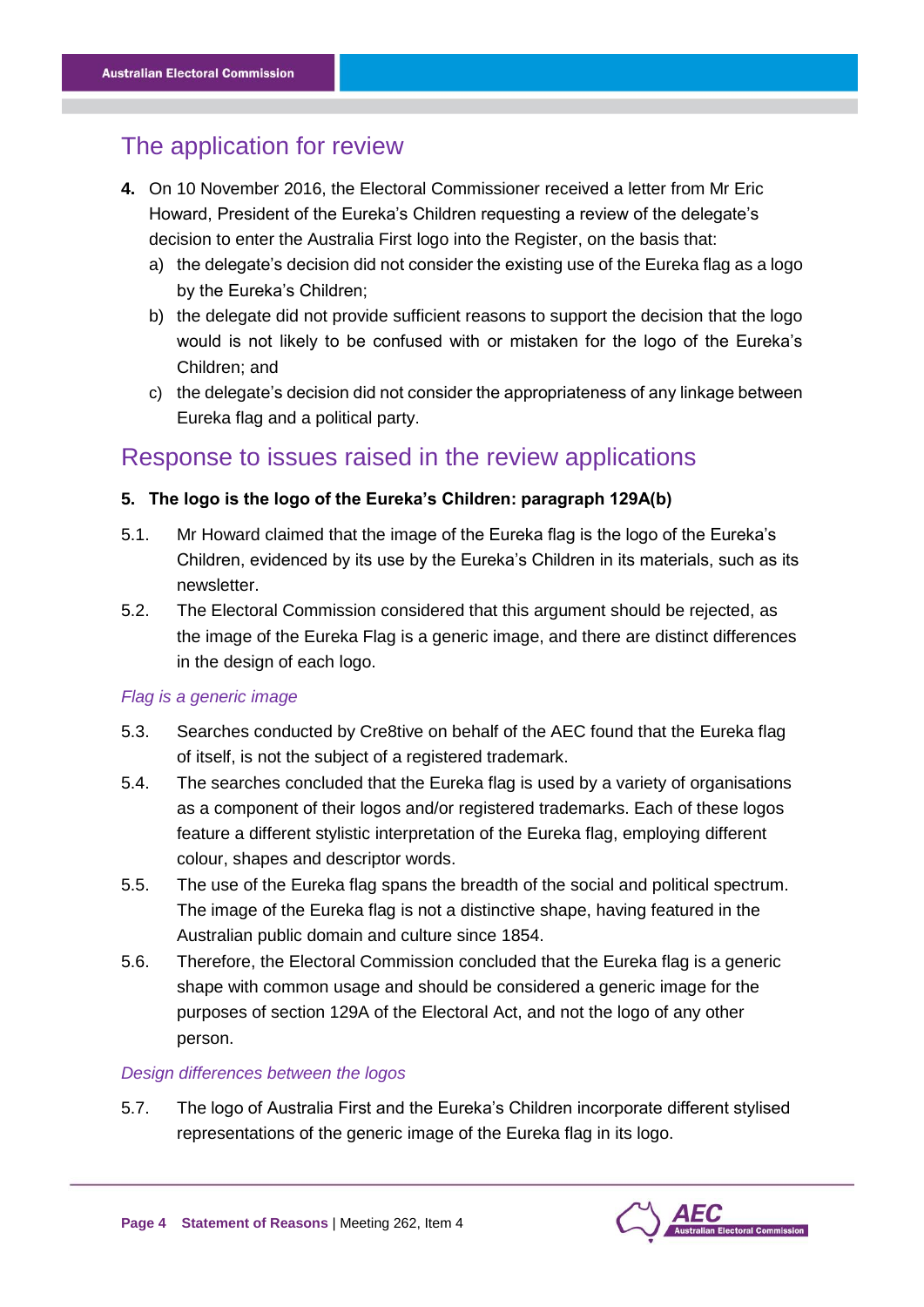- 5.8. For the Electoral Commission to refuse to enter the Australia First logo on to the Register under paragraph 129A(b) of the Electoral Act, the Electoral Commission must be satisfied that the proposed logo of Australia First is the logo of the Eureka's Children. This is a narrow test that requires the logos to be identical, and not merely contain similar words or imagery.
- 5.9. The Australia First logo has numerous elements that distinguish it from the logo used by the Eureka's Children. The image of the Eureka Flag is in black and white, and includes the words "AUSTRALIA FIRST" in large black text.
- 5.10. The Eureka's Children logo includes a blue and white distorted, slanted image of the Eureka Flag, with the words "Eureka's Children" superimposed.
- 5.11. Based on these factors, the Electoral Commission concluded that the two logos apply different stylistic representations of the Eureka Flag, colours and descriptor words.
- 5.12. Accordingly, the Australia First logo is not the logo of the Eureka's Children and Mr Howard's claim under paragraph 129A(b) of the Electoral Act should be rejected.

# **6. The logo so nearly resembles the Eureka's Children logo that it is likely to be confused with or mistaken for that logo: paragraph 129A(c)**

6.1. Mr Howard contended that the delegate's statement of reasons failed to properly consider whether the logo was likely to be confused with or mistaken for the logo of the Eureka's children.

As the Eureka's Children is an incorporated association (ABN 77 414 922 638) they are a person for the purposes of paragraph 129A(c) of the Electoral Act, per subsection 2C(1) of the *Acts Interpretation Act 1901* (Cth).

- 6.2. In support of his position, Mr Howard provided anecdotal evidence, claiming the Eureka's Children is often mistaken for "…part of a union group or some left wing group", in particular, the CMFEU and the ETU. Mr Howard claimed this confusion arises despite the additional words stating the name of the organisation.
- 6.3. For the Electoral Commission to refuse to enter the Australia First logo on to the Register under paragraph 129A(c) of the Electoral Act, the proposed logo of Australia First must, in the opinion of the Electoral Commission, so nearly resemble the logo of the Eureka's Children that it is likely to be confused with or mistaken for that logo.
- 6.4. As stated above, the image of the Eureka flag has widespread use, featuring as a component in logos, branding and other products across many types of organisations.
- 6.5. It was submitted that there are distinct differences between the logo of Australia First and the Eureka's Children. The Australia First logo includes the party name, "AUSTRALIA FIRST" in large black text, which comprises approximately one-third of the logo.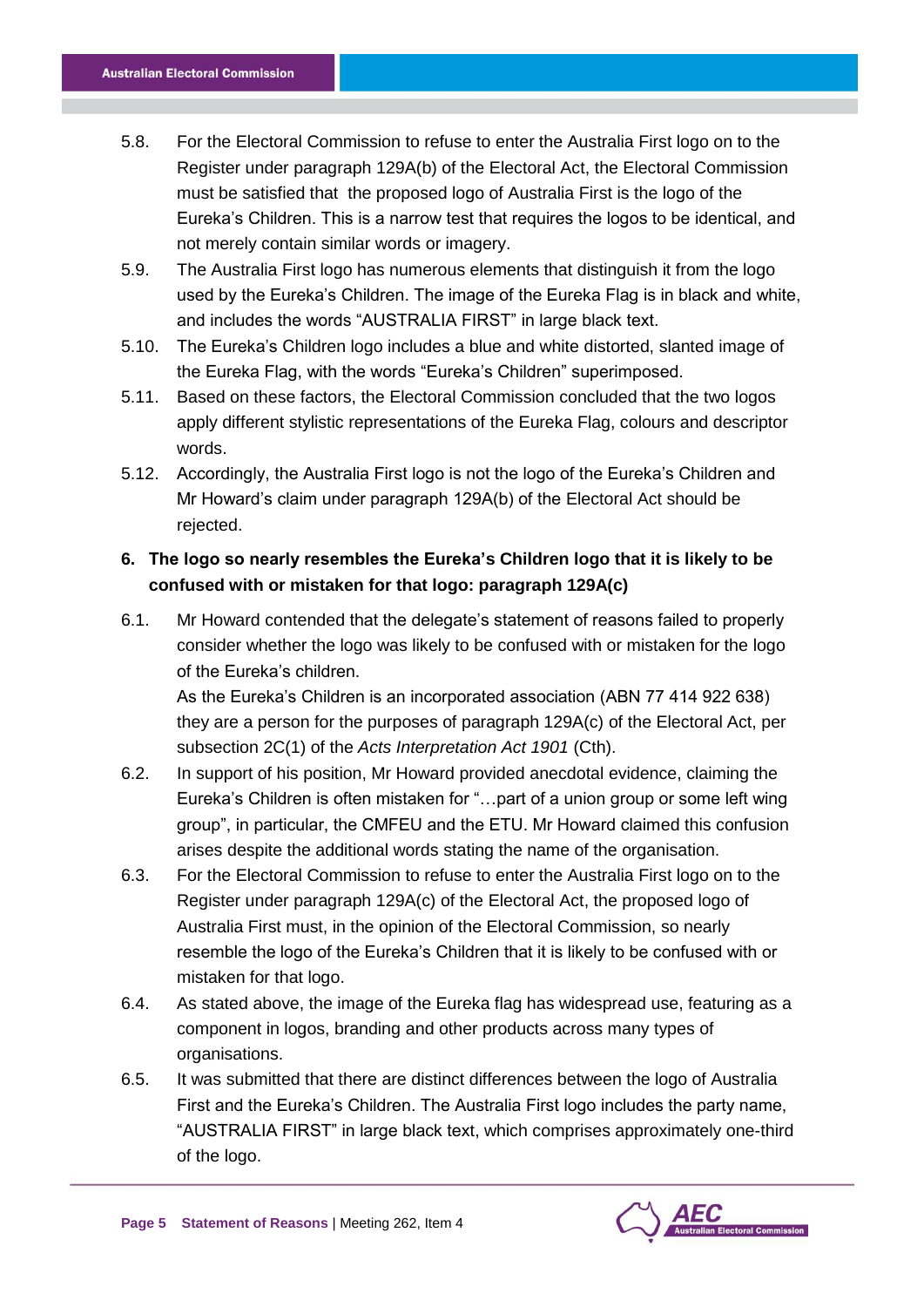- 6.6. Further, the stylised image of the Eureka flag employed in the Australia First logo does not resemble that used by the Eureka's Children. For the reasons stated above, the logos are different in style, shape and colour, and have no discernible resemblance.
- 6.7. Based on these factors, the Electoral Commission concluded Mr Howard's claim under paragraph 129A(c) of the Electoral Act should be rejected, as there are distinct differences between the two logos, such that no reasonable person would likely to be confuse or mistake the Australia First logo for the logo of any other person.

## **7. The delegate failed to provide evidence**

- 7.1. The AEC delegate provided Mr Howard with a statement of reasons in support of the decision to register the Australia First logo on the Register on 13 October 2016, in accordance with paragraph 132A(1)(b) of the Electoral Act.
- 7.2. Mr Howard contended that in the statement of reasons, the delegate failed to provide evidence to support the conclusion that the logo would not cause confusion between Australia First and the Eureka's Children.
- 7.3. The AEC is not required to prove, or provide evidence to prove, the Australia First logo would not be confused with the logo of the Eureka's Children, as there is no burden or onus of proof on the parties to prove a fact in contention or discharge a burden of proof to the satisfaction of the decision-maker in administrative law.
- 7.4. In his submission, Mr Howard provided anecdotal evidence of confusion experienced between the Eureka's Children and the Construction, Mining, Forestry and Energy Union.
- 7.5. Mr Howard did not provide the Electoral Commission with sufficient evidentiary material to enable it to exercise its discretion in accordance with paragraph 129A(c) of the Electoral Act; *McDonald v Director-General of Social Security* (1984) 1 FCR 354; *Secretary, Department of Social Services and Suzanne McNamara* [2016] AATA 189; 68 AAR 500.
- 7.6. Mr Howard's submission provides no information upon the claimed resemblance of the Australia First proposed logo and so nearly resembles the Eureka's Children logo that it is likely to be confused with, or mistaken for that logo, beyond the common usage of the generic image of the Eureka flag.
- 7.7. Based on these factors, the Electoral Commission concluded that Mr Howard's claim under paragraph 129A(c) of the Electoral Act should be rejected.

#### **8. The delegate's decision did not consider all objections**

8.1. Mr Howard asserted that the delegate's statement of reasons did not respond to their objection to the political appropriation of the Eureka flag, nor consider the historical or cultural significance of the Eureka flag.

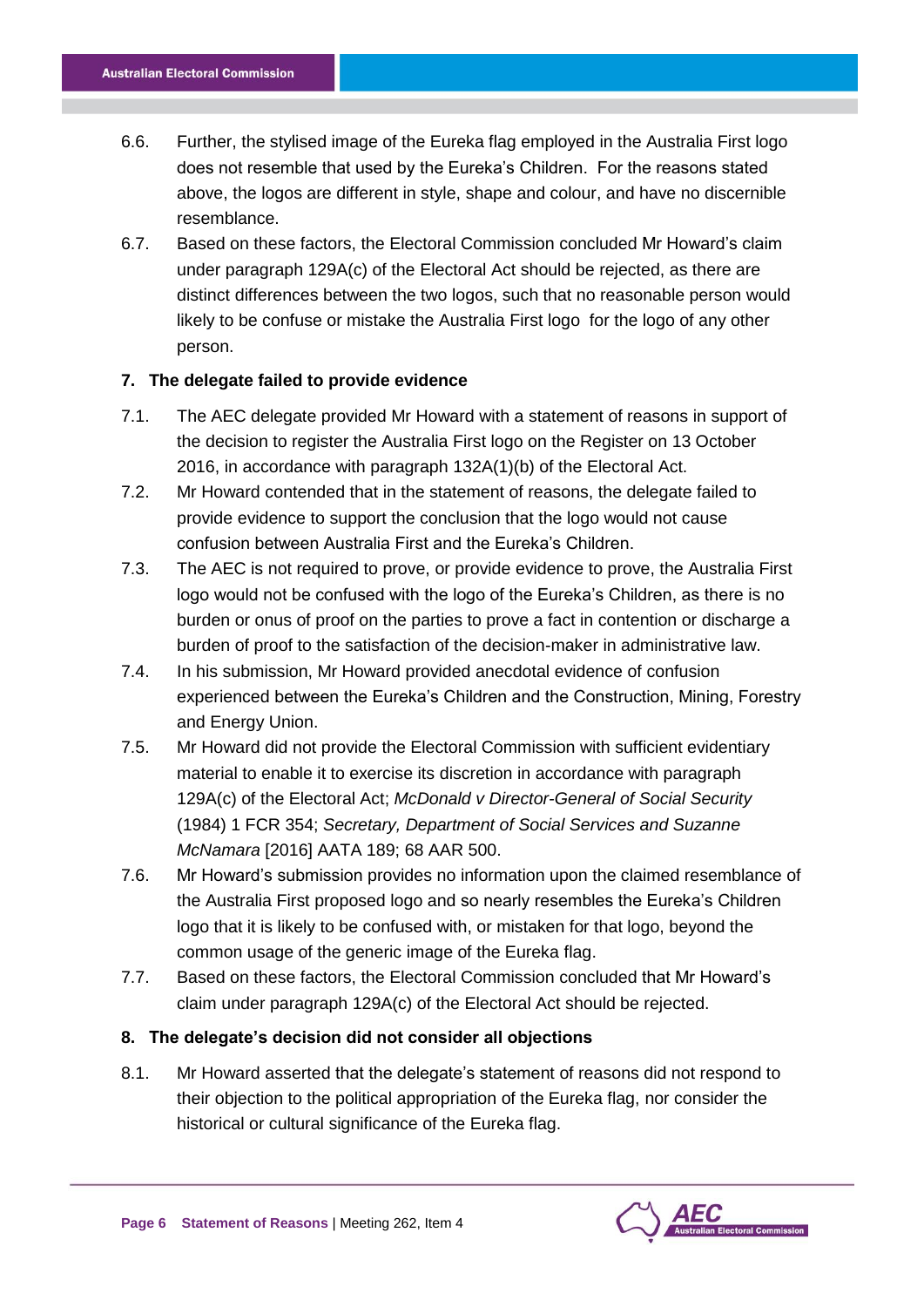- 8.2. As stated above, the Electoral Commission is constrained by the requirements of section 129A of the Electoral Act which sets out the only grounds on which an application to register a logo can be refused. The terms of section 129A of the Electoral Act do not enable the AEC to refuse an application to register a logo on the grounds that the decision "…serves to devalue the Eureka story and sullies its memory" as claimed by Mr Howard.
- 8.3. Accordingly, these matters were not able to be considered by the Electoral Commission as part of this application for review.

## **9. Assessment of the Australia First Logo**

- 9.1. It was submitted to the Electoral Commission that the delegate's decision should be affirmed as the proposed logo meets the requisite legislative requirements. In particular, the Australia First logo:
	- $\bullet$  is black and white;  $9$
	- meets the requirements in the *Commonwealth Electoral (Logo Requirements)*  Determination 2016,<sup>10</sup> for example it is a vector graphic in electronic format and does not contain live text, transparency or overprinting;<sup>11</sup>
	- is not obscene;<sup>12</sup>
	- as evidenced through the advice of design firm, Cre8ive, it is not the registered logo of another entity;<sup>13</sup>
	- as evidenced by the prominence of the words 'Australia First Party' and use of the it is sufficiently different from the LPA's logo so that it is unlikely that a reasonable person would think that there is a connection or relationship between the two parties;<sup>14</sup> and
	- $\bullet$  it does not contain the words 'Independent' or 'Independent Party'.<sup>15</sup>

# **Decision**

-

**10.** Having regard to all of the above matters, pursuant to subsection 141(4) of the Electoral Act, the Electoral Commission decided to affirm the decision under review.

# Statement of Review Rights

**11.** If you disagree with the Electoral Commission's decision in you can appeal to the Administrative Appeals Tribunal (AAT). You must make your application to the AAT in writing.



<sup>9</sup> Subsection 126(2AA) of the Electoral Act.

<sup>10</sup> Subsection 126(2AB) of the Electoral Act.

<sup>11</sup> Clause 5 of the *Commonwealth Electoral (Logo Requirements) Determination 2016*.

<sup>12</sup> Paragraph 129A(a) of the Electoral Act.

<sup>13</sup> Paragraph 129A(b) of the Electoral Act.

<sup>14</sup> Paragraph 129A(d) of the Electoral Act

<sup>15</sup> Paragraph 129A(e) of the Electoral Act.